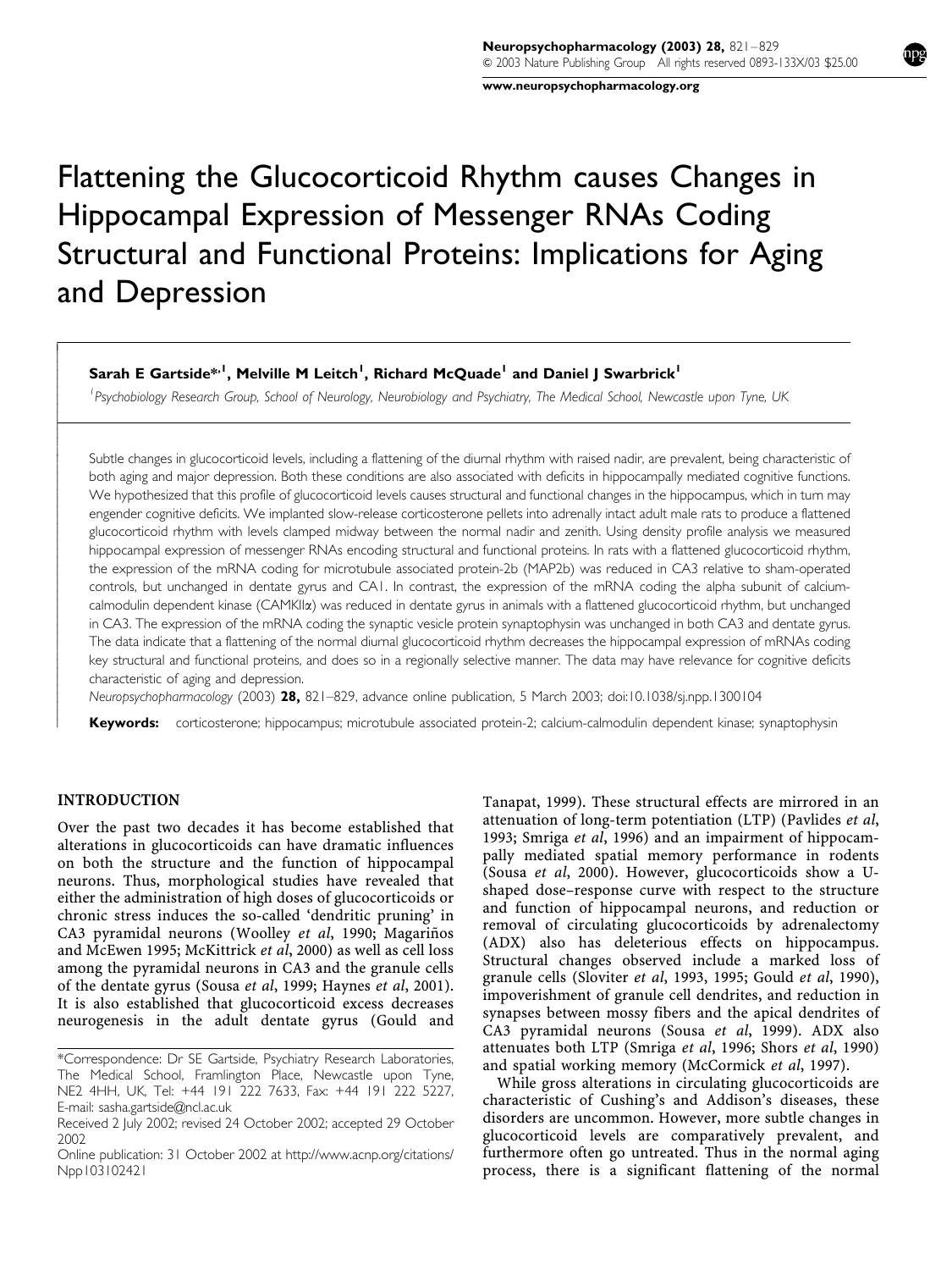diurnal rhythm of cortisol secretion (Ferrari et al, 2001; Van Cauter et al, 1996; Deuschle et al, 1997a). In addition, several common psychiatric disorders including affective disorders, cortisol secretion is moderately increased and there is a marked flattening of the diurnal rhythm (Deuschle et al, 1997b; Ferrari et al, 2001).

Aging and affective disorders are associated with not only glucocorticoid abnormalities but also with cognitive impairments. Thus, in aging rodents there are impairments of hippocampally mediated spatial memory (Aitken and Meaney, 1989; Frick et al, 1995). Moreover, in elderly humans, there is also a recognized decline in memory function (Golomb et al, 1996; Mayeux et al, 2001). Interestingly, patients with affective disorders have also been shown to exhibit cognitive deficits including in mnemonic processing (for reviews see Christensen et al, 1997; Bearden et al, 1998). These impairments, in particular those in visuospatial memory, have been most consistently observed in severe unipolar depression (including melancholic and psychotic subtypes) as well as in bipolar disorder (Austin et al, 2001; Quraishi and Frangou, 2002). Recent evidence suggests that deficits may persist into clinical remission (Abas et al, 1990; Rubinsztein et al, 2000; Austin et al, 2001).

Given the established effects of glucocorticoids on the hippocampus reviewed above, a causal relation between disturbed glucocorticoid rhythm and altered hippocampal function in aged individuals and depressed patients may be suggested. However, the studies cited above have in general used very large doses of glucocorticoids or complete removal of glucocorticoids, and it remains unclear whether more moderate changes would cause similar effects. In the present study, we have sought to address the question of whether moderate changes in glucocorticoid secretion and rhythm of the sort seen in aging and psychiatric disorders might cause changes in hippocampal structure and function, which could in turn underlie cognitive deficits.

We have previously shown that implantation of slowrelease corticosterone pellets in adrenally intact adult rats produces a flattened glucocorticoid rhythm, in which levels are clamped midway between the normal morning nadir and evening peak, and there is no change in overall glucocorticoid exposure (Leitch et al, 2003). Here we used this model to determine the effects of flattened glucocorticoid rhythm on hippocampal expression of mRNAs coding for three neuronal proteins using in situ hybridization histochemistry. The mRNA species measured were those coding for (i) microtubule associated protein-2b (MAP2b)-  $-a$  cytoskeletal protein, which is thought to play an important role in axonal and dendritic transport (Goedert et al, 1991); (ii) CAMKII $\alpha$ —the alpha subunit of a calcium dependent kinase known to show activity dependent changes in expression (Soderling and Derkach, 2000); and  $(iii)$  synaptophysin—a synaptic vesicle protein involved in vesicle biogenesis and fusion (Elferink and Scheller, 1995).

# METHODS

# Animals

Male Sprague–Dawley rats (Bantin and Kingman, Hull, UK) weighing approximately 160 g were brought into the local animal facility. Animals were group housed in controlled conditions of light (12 h light/dark cycle, lights on at 7.00 am, temperature, and humidity, and were allowed food and water  $a\bar{d}$  lib. Animals were allowed to acclimatize for 5-7 days. All studies were carried out within the guidelines of the UK Animals (Scientific Procedures) Act 1986.

### Corticosterone Treatment

Four groups of eight animals were used. Animals were briefly anesthetised with isoflurane and a small incision was made in the skin overlying the flank. A subcutaneous pocket was made by separation of the skin from the subcutaneous tissue. Eight animals underwent sham surgery and eight animals had a 75 mg 21-day slow-release corticosterone pellet (Innovative Research of America, USA) implanted. The skin wound was sutured, a subcutaneous injection of buprenorphine (0.05 mg/kg) was given in the scruff region, and animals were allowed to recover from the anesthetic. Animals were returned to their home cages (group housed) and moved to a recovery room with an ambient temperature of  $25^{\circ}$ C for 1–2 days before being returned to the stock room. In some cases animals were supplied with watersoaked diet to encourage feeding.

On days 11, 12, and 13 following surgery, animals were briefly handled. Between 10.00 and 16.00 h before being killed, animals were moved in their home cages to the experimental room and left to acclimatise. Groups of sham-operated and implanted animals were killed at 7.00 pm on day 14 and 8.00 am on day 15 following surgery. Rats were removed one at a time from their home cages and quickly killed by guillotine. Trunk blood was collected for subsequent analysis of serum corticosterone. Brains were removed and snap frozen in isopentane cooled on dry ice. Brains were then stored at  $-70^{\circ}$ C until sectioning.

# Corticosterone Assay

Trunk blood samples were left to coagulate on ice. They were then centrifuged and the resultant serum removed. Samples were stored at  $-20^{\circ}$ C until assay using a commercially available  $[$ <sup>125</sup>I] corticosterone radioimmunoassay (ICN, Orangeburg, USA).

# Preparation of Hippocampal Tissue for In Situ Hybridization Histochemistry

Brains from the groups of sham-operated and implanted animals killed at 8.00 am were sectioned using a cryostat. Sections of hippocampus  $12 \mu m$  thick were thaw mounted onto RNAase free gelatinized slides. Three sections per slide were collected. Slides were then stored frozen at  $-70^{\circ}$ C until fixation.

Sections were fixed according to the following protocol: fixation 5 min in 4% paraformaldehyde in phosphatebuffered saline (PBS), washing twice in PBS acetylated 10 min in 0.25% acetic anhydride in 0.1 M triethanolamine buffer. Sections were then dehydrated through graded ethanol washes and then defatted by a 10 min chloroform wash. Finally, sections were treated with 100 and 95% ethanol and air dried. Following fixation, sections were stored at  $-20^{\circ}$ C.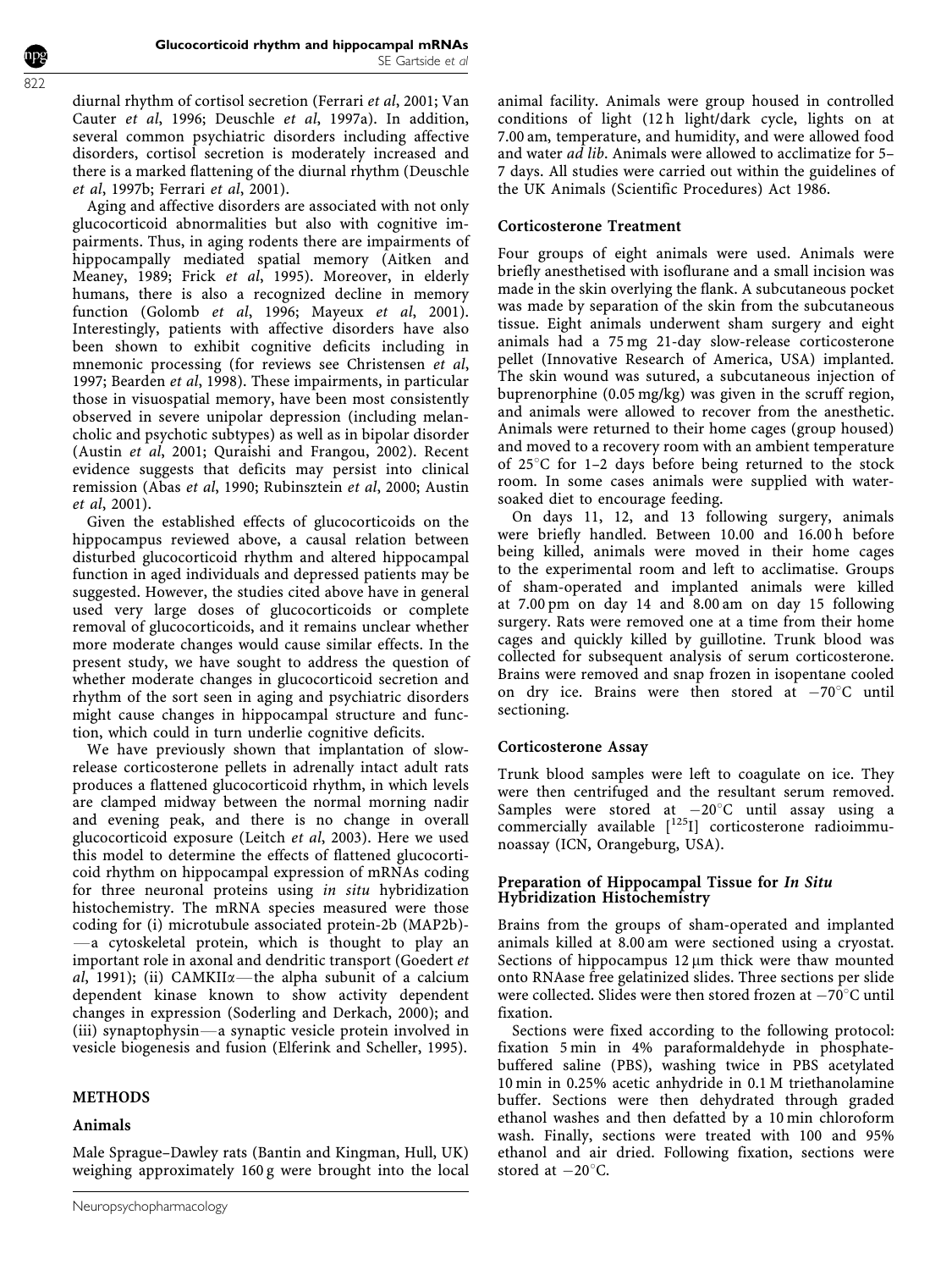# In Situ Hybridization Histochemistry

In situ hybridization histochemistry for MAP2b, CAMKIIa, and synaptophysin was performed on the slide mounted, pretreated, hippocampal sections. Probes against MAP2b and CAMKII<sub>a</sub> were designed in-house with reference to the published mRNA sequences using the GENBANK and BLAST facilities of NIH. The MAP2b probe was a 39-mer (sequence  $5'$  ctt cct cac ctc gaa cct ctg ctg gtt cgg aca caa ctg<sup>3</sup>') targeted to base pairs 3781-3820 of the mRNA transcript (Marechal et al, 1988; Kindler et al, 1990). The probe for CAMKII $\alpha$  was a 31-mer (5' cct ggt ccg gtc cca ggg acg cga gaa cga a 3') targeting base pairs 1480-1510 of the mRNA transcript (Lin et al, 1987). The probe for synaptophysin  $(5'$  tag cct tgc tgc cca tag tcg ccc tga ggc ccg tag cca 3') targeting base pairs 870-908 of the mRNA transcript (Bargou and Leube, 1991) was taken from the literature (Eastwood et al, 1994). In each case a BLAST search against all published gene sequences was performed to confirm specificity of the probe. Oligonucleotide probes for MAP2b, CAMKIIa, and synaptophysin were synthesized by the molecular biology unit of Newcastle University.

Oligonucleotide probes were  $3'$  end labelled using  $[^{35}S]$ -ATP and terminal deoxynucleotidyl transferase (TdT) (Amersham). Labelled oligonucleotide was purified on a Sephadex G50 size exclusion column and was added to a hybridization mixture (comprising 50% formamide,  $4 \times$  standard saline citrate (SSC), 10% dextran sulfate,  $5 \times$  Denhardts, 200 µg/ml salmon sperm DNA, 100 µg/ml poly A, 25 mM sodium phosphate, 1 mM sodium pyrophosphate, and 5% dithiothreitol (Pei et al, 1998)). Hybridization mixture (200  $\mu$ l containing approximately 2  $\times$  10<sup>6</sup> cpm per slide) was pipetted onto each slide and was spread evenly. Slides were then coverslipped, and incubated overnight at  $35^{\circ}$ C in sealed boxes humidified with 50% formamide in  $4 \times$  SSC.

Coverslips and excess hybridization mixture were washed off in  $1 \times$  SSC. Slides then underwent three separate 20-min washes in hot  $1 \times SSC$  (58°C), followed by two 60-min washes in room temperature  $1 \times SSC$ . Following a final rinse in deionised water, slides were air dried, mounted onto card and placed in a photographic cassette together with calibration strips (Amersham) containing known amounts of  $[{}^{14}C]$ . Biomax film (Kodak Eastman) was apposed to the slides for 1 week. Films were developed using an automated Agfa Curix compact plus daylight $\mathbb{M}$  processor.

#### Densitometry/Quantification

Images from developed autoradiograms were captured on digital camera and stored for off-line analysis. Optical density readings were calibrated by reference to the  $[14C]$ standards and are expressed in arbitrary units of radioactivity. Analysis was performed using Scion Image software (NIH) and a density slice paradigm that was designed in-house (see Figure 1). Briefly, two brain sections per animal containing four hippocampi (two left, two right) were analyzed. A line was drawn freehand along the cell body region of the hippocampal subfield of interest, and 4–7 lines of 100 pixels perpendicular to and centered on the freehand line were generated. The calibrated density in each of these pixels for each of the 4–7 perpendiculars was



**Figure I** Typical autoradiogram for MAP2b mRNA showing the regions used for density profile analysis. White lines indicate the approximate extent of the cell layer in each region for which density profiles were determined. Arrows indicate the direction of the profile and the approximate length of the profile through the cell body and dendritic layers.

determined. This procedure was repeated three times for each hippocampus. Density profiles from the four hippocampi were averaged to produce one density profile per animal. Density profiles were trimmed to a length appropriate to the cell layer under study.

# Data Analysis and Statistics

Density profile data were analyzed by two-way repeated measures split-plot ANOVA with pixels grouped into bins containing five adjacent pixels. Significant main effects (treatment and bin) and treatment  $\times$  bin interactions are quoted. Post hoc analysis on individual bins was by two-way repeated measures ANOVA on the five pixels within each bin. Data quoted in the text and shown in the figures are mean  $\pm$  SEM (*n*). Statistical significance at the 95% level and above is reported.

# RESULTS

#### Serum Corticosterone

In sham-operated animals, corticosterone levels showed diurnal variation being high at 7.00 pm  $(8.97 \pm 2.0 \,\mu\text{g/dl})$ and low at 8.00 am (0.6  $\pm$  0.08 µg/dl). In implanted animals, corticosterone levels were at a level midway between the am and pm values of the sham-operated animals and did not differ between the two time points (am:  $4.63 \pm 0.75$ ; pm:  $4.84 + 0.62 \mu g/dl$ .

#### Distribution of Synaptophysin, MAP2b, and CAMKIIa mRNAs

Figure 1 shows a typical MAP2b autoradiogram with the regions used for density profile analysis marked (see Methods). Figure 2 shows the distribution of mRNAs for MAP2b, CAMKII $\alpha$ , and synaptophysin, in the hippocampus together with a cresyl violet (Nissl) stained section for comparison. All three mRNA species were densely expressed in Ammon's horn and the dentate gyrus; however,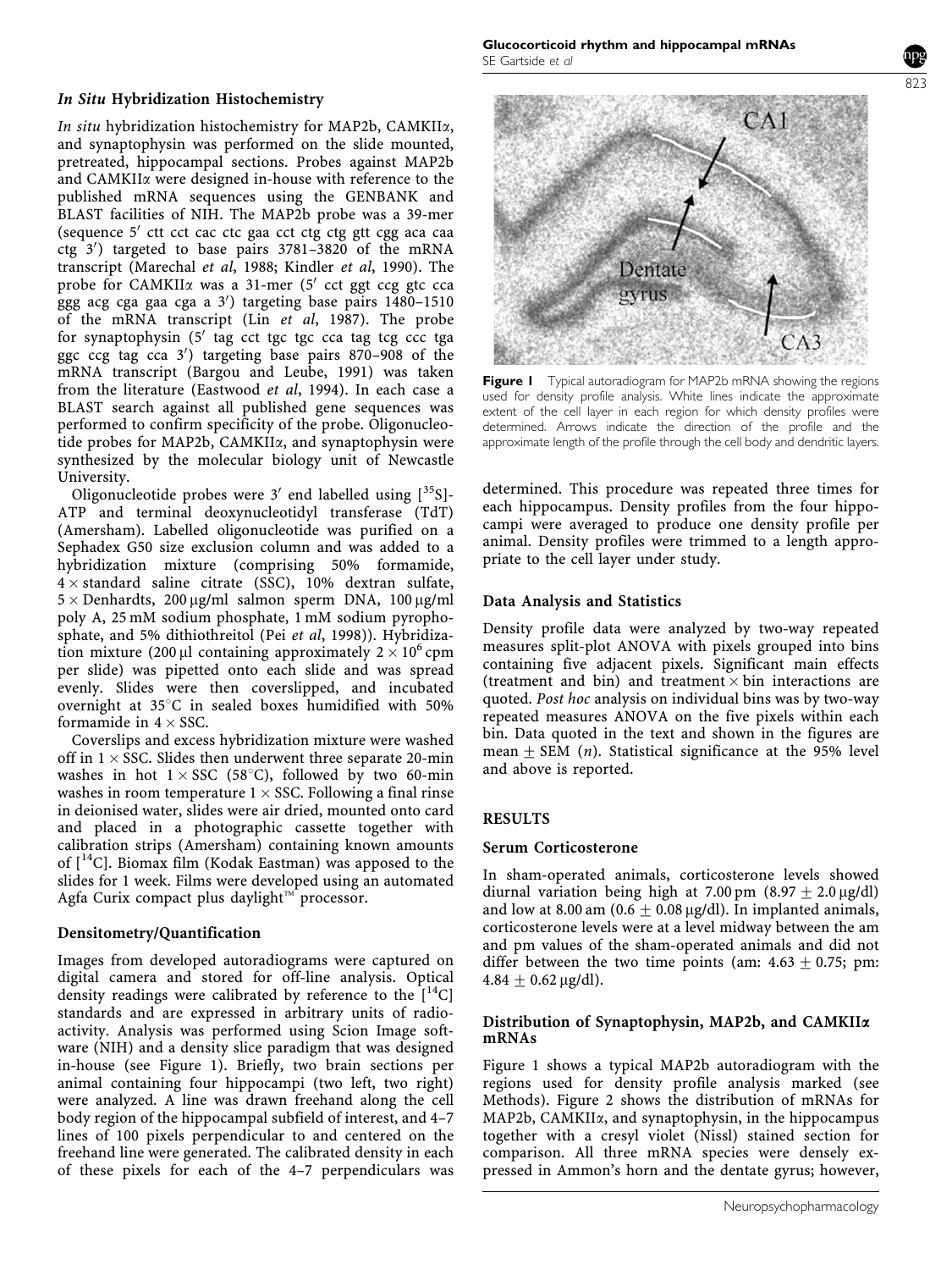

Figure 2 Expression of mRNAs for (a) MAP2b, (b) CAMKIIa, and (c) synaptophysin in the hippocampus of a sham-operated animal together with (d) a cresyl violet (Nissl) stained section for comparison. Note that while the expression of synaptophysin mRNA is restricted to cell body layers in Ammon's horn and dentate gyrus, that of MAP2b mRNA extends beyond the cell body layers into the area occupied by proximal portions of the apical dendrites of Ammon's horn and the mossy fibers of the dentate gyrus. Expression of CAMKIIa mRNA is clearly discernable throughout the extent of the apical dendrites of Ammon's horn and mossy fibers of the dentate gyrus.



Figure 3 Representative density profiles taken across the CA3 region of Ammon's horn for the mRNAs coding MAP2b (dashed line), CAMKIIa (dotted line), and synaptophysin (solid line). Data are normalised and expressed in arbitrary units of density with 100 as the maximal density and 0 as the minimum. Note the narrow peak of synaptophysin mRNA expression representing expression restricted to the cell body layer. The profile for CAMKIIa mRNA is wider and there is significant expression extending through the apical dendrites. The profile for MAP2b mRNA expression shows a double hump reflecting the expression of this species in the cell body layer as well as in a relatively restricted area of the proximal portion of the apical dendrites.

there were marked differences in their subcellular distributions. MAP2b mRNA (Figure 2a) expression appeared as a broad band in Ammon's horn and in the DG representing areas occupied by both cell bodies and proximal portions of the dendrites. Expression of CAMKIIa mRNA was broader than that of MAP2b in both Ammon's horn and the DG with a discernable signal extending throughout the area occupied by the proximal and distal apical dendrites of the pyramidal cells and the mossy fibers of the granule cells (Figure 2b). In contrast, the distribution of synaptophysin mRNA (Figure 2c) was restricted to narrow bands representing the area of cell bodies of pyramidal and granule cells in CA1-4 and the DG, respectively.

Figure 3 shows representative density profiles for the MAP2b mRNA, CAMKIIa mRNA, and synatophysin mRNA taken across the CA3 region of Ammon's horn. These density profiles clearly show the differences in subcellular distribution of the three mRNA species evident in Figure 2.

# Effect of Flattened Corticosterone Rhythm on the Expression of mRNAs Coding for MAP2b, CAMKIIa, and Synaptophysin

MAP2b. As noted above, MAP2b mRNA expression in CA3 occurred as a broad band, which is represented on the density profile by a broad peak with a marked shoulder. In the corticosterone-implanted animals, expression of MAP2b mRNA showed selective reduction across the peak and the shoulder, that is, in areas representing both the cell bodies and proximal dendrites (Figure 4a). Repeated measures split-plot ANOVA of these data revealed a significant bin  $\times$  treatment interaction (F<sub>16, 224</sub> = 1.8, p < 0.05) as well as a significant main effect of bin ( $F_{16, 224} = 328$ ,  $p < 0.001$ ). Post hoc ANOVA showed no treatment differences in individual bins.

In the dentate gyrus, expression of MAP2b mRNA showed a broad peak, although without the marked shoulder observed in CA3. In this region there was no significant difference in MAP2b mRNA expression between corticosterone-implanted and sham-operated animals (Figure 4b). ANOVA showed no significant main effect of treatment and no bin  $\times$  treatment interaction. Again a significant main effect of bin was noted ( $F_{16, 208} = 504$ ,  $p < 0.001$ ).

The density profile for MAP2b mRNA in CA1 showed a much narrower peak than in CA3 but with a marked tailing into the stratum radiatum to the left-hand side of the profile. There was no difference in expression of MAP2b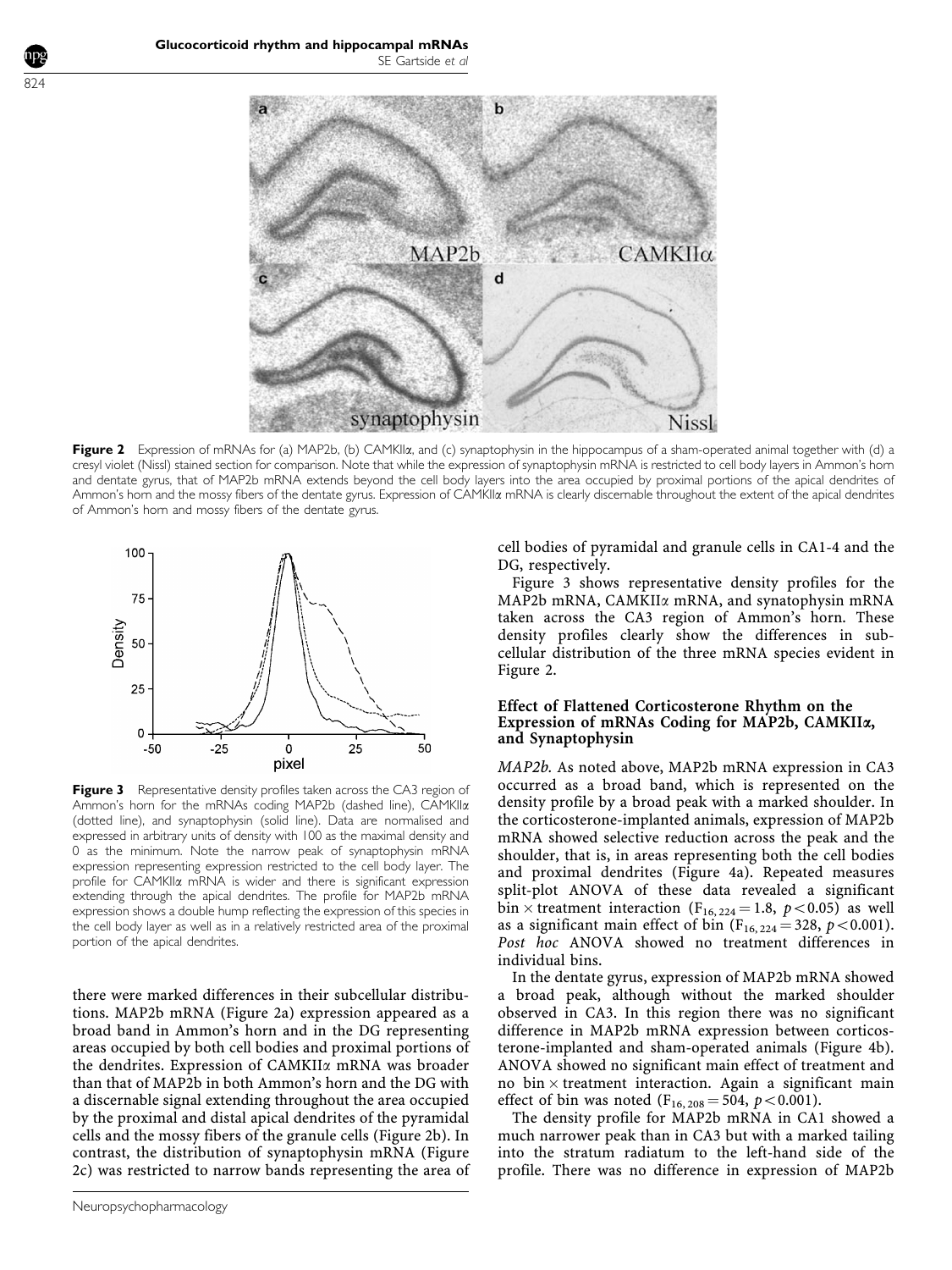

Figure 4 Density profiles for MAP2b mRNA expression in (a) CA3, (b) dentate gyrus, and (c) CA1 in sham-operated (open symbols) and corticosterone-implanted animals (solid symbols). Data are mean  $+$  SEM ( $n = 8$  per group). \* indicates significant bin  $\times$  treatment interaction. See text for full statistical analysis.

mRNA between corticosterone-implanted and sham-operated animals in CA1 (Figure 4c). Thus ANOVA of these data revealed no significant effect of treatment or treatment  $\times$  bin interaction, but a significant main effect of bin  $(F_{16, 208} = 504, p < 0.001).$ 

CAMKII. The density profile of CAMKII $\alpha$  mRNA expression in CA3 shows a peak, which is narrower than that of MAP2 but which has marked tails extending well into the stratum radiatum (Figure 5a). In CA3 the expression of CAMKIIa mRNA did not differ between implanted and sham-operated animals. Thus, ANOVA revealed no effect of treatment and no treatment  $\times$  bin interaction, although



825

**Figure 5** Density profiles for CAMKIIa mRNA expression in (a) CA3 and (b) dentate gyrus in sham-operated (open symbols) and corticosterone implanted animals (solid symbols). Data are mean  $\pm$  SEM (n = 8 per group). # indicates significant treatment effect and \* indicates significant  $bin \times$  treatment interaction. See text for full statistical analysis.

pixel

there was a highly significant main effect of bin  $(F_{16, 224} = 394, p < 0.001).$ 

The profile of CAMKII $\alpha$  mRNA expression in dentate gyrus in implanted and sham-operated animals is shown in Figure 5b. In the implanted animals, expression of the mRNA was reduced over much of the area measured. Thus ANOVA revealed a significant main effect of treatment  $(F_{1, 14} = 4.8, p < 0.05)$ , and a significant treatment  $\times$  bin interaction ( $F_{12, 168} = 2.2$ ,  $p < 0.05$ ). Again there was a significant main effect of bin  $(F_{12, 168} = 212, p < 0.01)$ . Post hoc ANOVA revealed that three bins representing the area of peak expression as well as a single bin representing the area between the blades of the dentate gyrus were significantly different between the two treatment groups (see Figure 5b).

Synaptophysin. The expression of synaptophysin mRNA in CA3 and dentate gyrus in corticosterone implanted and sham-operated animals is shown in Figures 6a and b. As noted above, synaptophysin mRNA was limited to a narrow band in these regions. Corticosterone treatment failed to alter the expression of synaptophysin mRNA in either region.

#### DISCUSSION

Here we sought to address the question of whether flattened glucocorticoid rhythm induces changes in hippocampal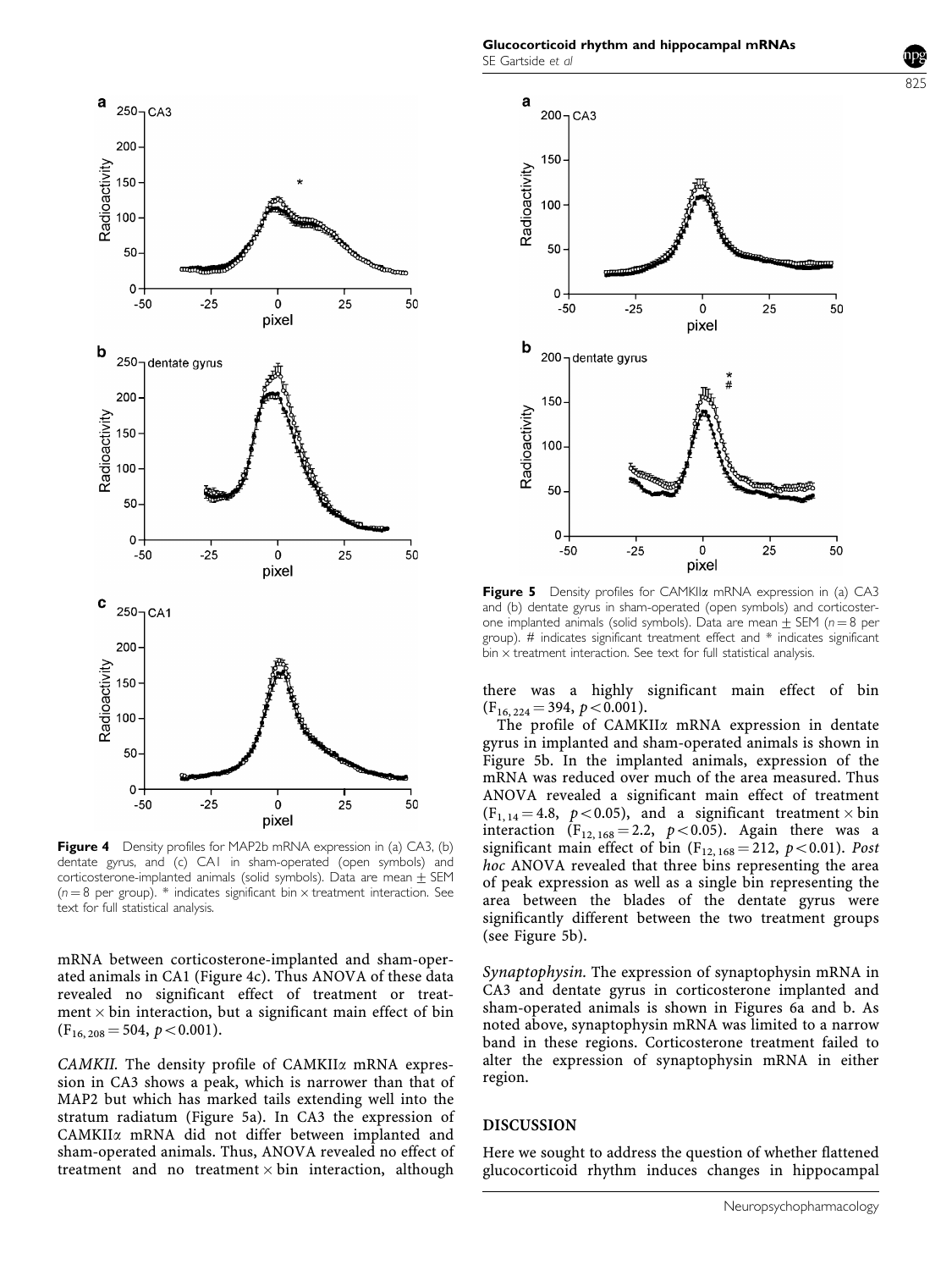

Figure 6 Density profiles for synaptophysin mRNA expression in (a) CA3 and (b) dentate gyrus in sham-operated (open symbols) and corticosterone-implanted animals (solid symbols). Data are mean  $\pm$  SEM  $(n = 8$  per group). See text for statistical analysis.

structure and function and hence might be causative in cognitive deficits. We used a previously validated rat model of flattened glucocorticoid rhythm, with raised nadir and lowered peak, and examined the effect of this manipulation on a number of mRNA species in the hippocampus using a specially developed density profile analysis. In animals with flattened corticosterone rhythm, we found that mRNAs for MAP2b and CAMKII were reduced in a regionally specific manner. Thus MAP2b mRNA was reduced in CA3 but not CA1 or dentate gyrus, while CAMKII $\alpha$  mRNA was reduced in dentate gyrus but not CA3. The expression of synaptophysin mRNAs was not modified in either CA3 or dentate gyrus. That the changes observed are selective with respect to both mRNA species and the hippocampal region suggest that loss of corticosterone rhythm causes specific changes in these mRNA species rather than loss of neurons or a generalized decrease in hippocampal volume.

# Density Profile Analysis

In the present study we found that the expression of MAP2b, CAMKII, and synaptophysin mRNAs was high in the cell body regions of CA3, CA1, and dentate gyrus. While synaptophysin mRNA was limited to the cell body layers, MAP2b mRNA was moderately high in the regions occupied by the proximal portions of apical dendrites of pyramidal cells (CA1 and CA3) and mossy fibers in the molecular layer. Expression of the mRNA for CAMKII was moderate

throughout the dendritic regions of Ammon's horn and the dentate gyrus. These findings are in accord with previous reports on the distributions of these mRNAs in the hippocampus (Paradies and Steward, 1997; Roberts et al, 1998; Crispino et al, 1999). Here we developed a density profile analysis to express these differing distributions numerically; this also provided a powerful method with which to compare expression of the mRNA species between treatment groups. Given the large number of individual data points (pixels), we controlled for type 1 error by using a split-plot analysis (grouping pixels into bins containing five adjacent pixels) and considered only significant bin, treatment, and treatment  $\times$  bin effects. Using this type of analysis, it is possible to localize tentatively the subcellular regions in which changes may occur without the need for emulsion dipping or other labor intensive methods.

#### Corticosterone-Induced Changes in Hippocampal Expression of mRNAs

MAP2b. In corticosterone-implanted animals we found that the expression of the mRNA for MAP2b was reduced in CA3. There was also a trend towards a reduction in the dentate gyrus (suprapyramidal blade), although this was not statistically significant. Examination of the profile of MAP2b mRNA expression in CA3 in the two groups showed that corticosterone treatment reduced expression in both the cell body layer, and the proximal portions of the apical dendrites of pyramidal cells. The decrease in MAP2 mRNA in CA3 observed here is likely to be accompanied by reduced expression of MAP2b protein in this region, since treatments that alter MAP2b mRNA are frequently shown to alter the protein as well (see below). MAP2b is the adult dendritic form of a microtubule-associated protein that promotes the assembly and stability of microtubules. Hence, in mature neurons, MAP2b is critically involved in dendritic transport (Goedert et al, 1991). Data from previous studies indicate that treatments that increase dendritic arborization increase both MAP2 mRNA and MAP2 protein expression. Thus, seizure activity induces dendritic arborizations (Kato et al, 2001; Represa et al, 1993) and an increase in MAP2 mRNA and protein (Pollard et al, 1994; Pei et al, 1998; Kato et al, 2001). Kindling, and other seizure activity, is associated with an increase in synaptic strength (Trommer et al, 1994), suggesting that changes in MAP2 expression may have functional as well as structural correlates. In accord with this, an increased MAP2 mRNA expression in the dentate gyrus has been reported following the successful induction of perforant path LTP. Previous studies using high doses of glucocorticoids as well as chronic stress have shown the so-called dendritic pruning in CA3 apical dendrites with a decrease in overall length as well as in the number of branch points (Woolley et al, 1990; Magariños and McEwen, 1995). Our present data showing a CA3 selective decrease in MAP2 mRNA expression would be consistent with a decrement in dendritic extent and/or synaptic strength. Interestingly, Kuroda and McEwen (1998) reported that a chronic stress paradigm, which had previously been shown to cause pruning, was without effect on hippocampal MAP2 mRNA. However, it may be that the density profile analysis used in the present study has greater sensitivity to reveal small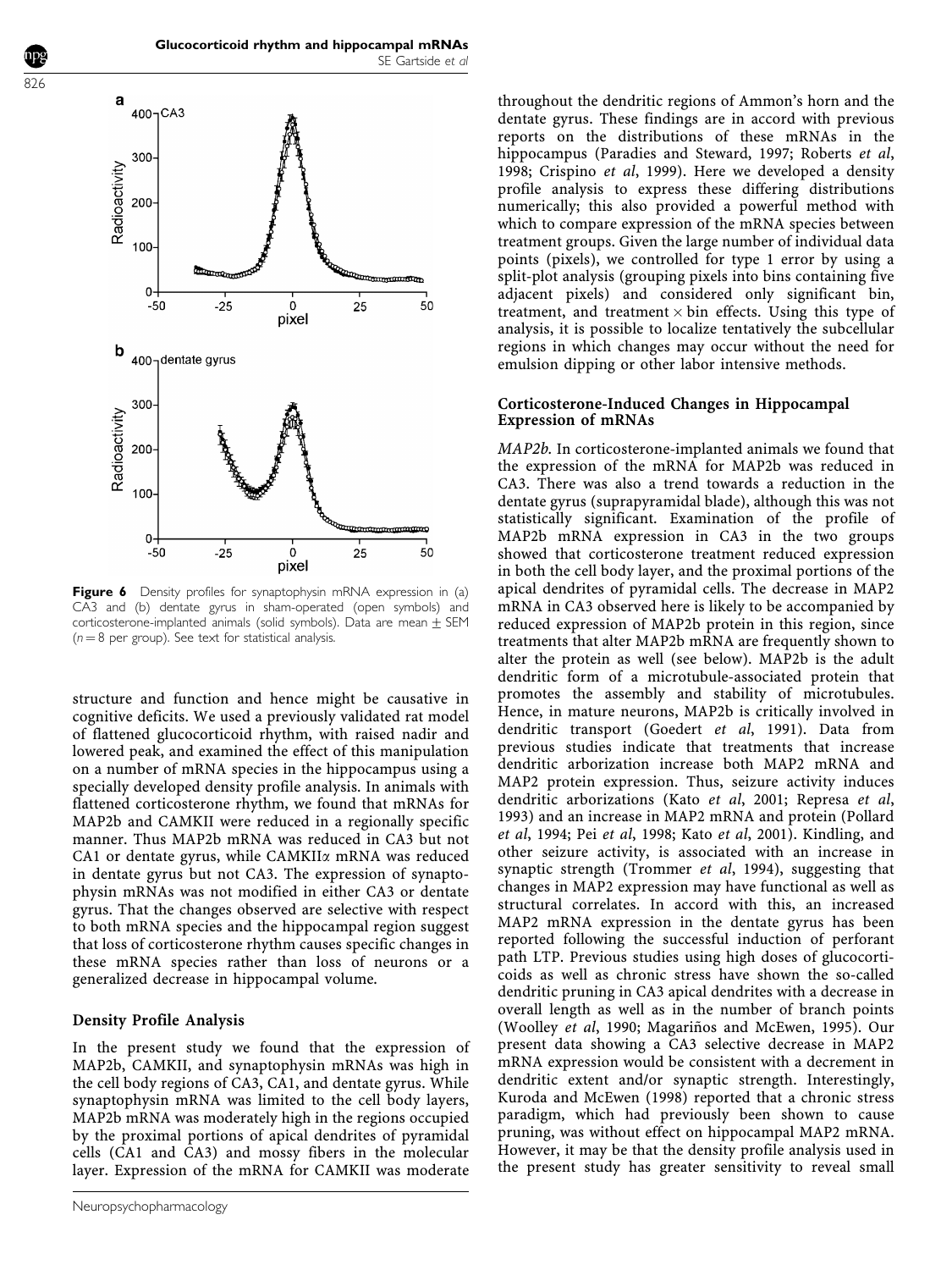changes than the gross region of interest analysis used by Kuroda and McEwen (1998).

CAMKII mRNA. The hippocampal expression of CAMKII $\alpha$ mRNA was also decreased; however, there were qualitative differences from the changes in MAP2 mRNA. Thus, there was a reduction in expression in the dentate gyrus; however, this was not localized to cell body or dendritic regions but was apparent throughout the density profile. Furthermore, CAMKIIa mRNA was unaltered in the CA3 region. CAMKII is a calmodulin-dependent kinase enzyme, which plays a critical role in LTP (Soderling and Derkach, 2000) and has been suggested to be the prime candidate for the molecular basis of memory (Lisman et al, 2002). CAMKII mRNA expression has been shown to be increased in dentate gyrus (molecular and granule cell layers) following perforant path LTP (Roberts et al, 1998) and increased in CA1 following Schaffer collateral induced LTP (Liu et al, 1999). Interestingly, mice with a mutant CAMKII show alterations in the frequency dependence of LTP induction (Hinds et al, 1998) together with deficits in spatial memory (Silva et al, 1996). The decrease found here was confined to the dentate gyrus and is perhaps indicative of reduced excitatory synaptic activity in this region either in excitatory inputs from the entorhinal cortex via the perforant path or outputs via synapses between mossy fibers and CA3 apical dendrites.

Synaptophysin mRNA. In the present study we found no changes in expression of the mRNA for synaptophysin in animals with a flattened corticosterone rhythm. Synaptophysin—a synaptic protein with roles in vesicle biogenesis and fusion (Elferink and Scheller, 1995) $-$ is a wellestablished synaptic marker (Walaas et al, 1988; Eastwood and Harrison, 1995). Furthermore, it has been shown that synaptophysin protein correlates well with synaptic number when this is measured by morphometric methods (McEwen et al, 1999; Brake et al, 2001), and also that synaptophsyin mRNA correlates with synaptophysin protein levels (see Eastwood and Harrison, 1995). We reasoned that changes in neurotransmission in the hippocampus as a result of the corticosterone treatment might be expected to be associated with changes in synaptophysin. For example, dendritic pruning in CA3 may result in a decrease in synaptic contacts of CA3 neurons (apical dendrites) with mossy fibers. Such an effect might be expected to result in a decrease in synaptophysin mRNA in dentate granule cells. Contrary to this hypothesis, we found that synaptophysin mRNA was unaltered dentate gyrus and indeed was also unchanged in CA3. In a recent report it was shown that both acute and chronic restraint stress markedly reduced synaptophysin mRNA in hippocampus (Thome et al, 2001). These data suggest a role for corticosterone in the regulation of synaptophysin mRNA, but may indicate that such regulation occurs only with the magnitude of increase in corticosterone associated with restraint stress rather than with the moderate changes to the corticosterone rhythm used here.

# Relevance to Aging and Depression

As discussed in the Introduction, moderate disturbances in glucocorticoid levels, including a flattening of the diurnal



rhythm with raised nadir, are prevalent in normal aging as well as in depression. In the present study, we used a manipulation that produces glucocorticoid levels that are clamped at the midpoint of the diurnal rhythm and hence are increased at the nadir but decreased at the zenith relative to the normal rhythm. The corticosterone profile generated is very similar to that seen in aged rats (Hauger et al, 1994) and similar to the profile of cortisol levels in aged human subjects (Deuschle et al, 1997a; Ferrari et al, 2001; Van Cauter et al, 1996; Wong et al, 2000). The elevated nadir and flattened rhythm is also consistent with the pattern observed in depressed patients, although in this group the peak of the diurnal rhythm is preserved, or even marginally elevated, resulting in an increase in 24 h cortisol exposure (Deuschle et al, 1997b; Wong et al, 2000). Aging and depressive illnesses are both accompanied by cognitive deficits, including impairments in aspects of memory function (Golomb et al, 1996; Mayeux et al, 2001; Austin et al, 2001; Quraishi and Frangou, 2002), which are believed to be hippocampally mediated (Silva et al, 1998). Our present findings suggest that in these conditions, it may be the alteration in glucocorticoids that underlies these deficits in hippocampal function, although we are unable to firmly attribute the changes to raised nadir, lowered zenith, or flattened rhythm. Interestingly, it has recently been reported that patients with bipolar disorder have decreased CAMKII in the prefrontal cortex at postmortem (Xing et al, 2002). Although data on cortisol levels were not available, it is established that this group of patients is at high risk of cortisol abnormalities of the type modelled here (Cervantes et al, 2001; Yehuda et al, 1993).

# Conclusions

In the present study we have observed that a flattening of the glucocorticoid rhythm, to a level between the normal nadir and zenith, without a change in overall glucocorticoid exposure, induces decreases in the hippocampal expression of mRNAs in a regionally selective manner. The data may have relevance for cognitive deficits characteristic of aging and depression.

# ACKNOWLEDGMENTS

The authors are grateful to Mr Harvey Smith for his invaluable assistance in data processing. DJS was supported by a grant from the Wolfson Fellowship.

# REFERENCES

- Abas MA, Sahakian BJ, Levy R (1990). Neuropsychological deficits and CT scan changes in elderly depressives. Psychol Med 20: 507–520.
- Aitken DH, Meaney MJ (1989). Temporally graded, age-related impairments in spatial memory in the rat. Neurobiol Aging 10: 273–276.
- Austin MP, Mitchell P, Goodwin GM (2001). Cognitive deficits in depression: possible implications for functional neuropathology. Br J Psychiatry 178: 200–206.
- Bargou RC, Leube RE (1991). The synaptophysin-encoding gene in rat and man is specifically transcribed in neuroendocrine cells. Gene 99: 197–204.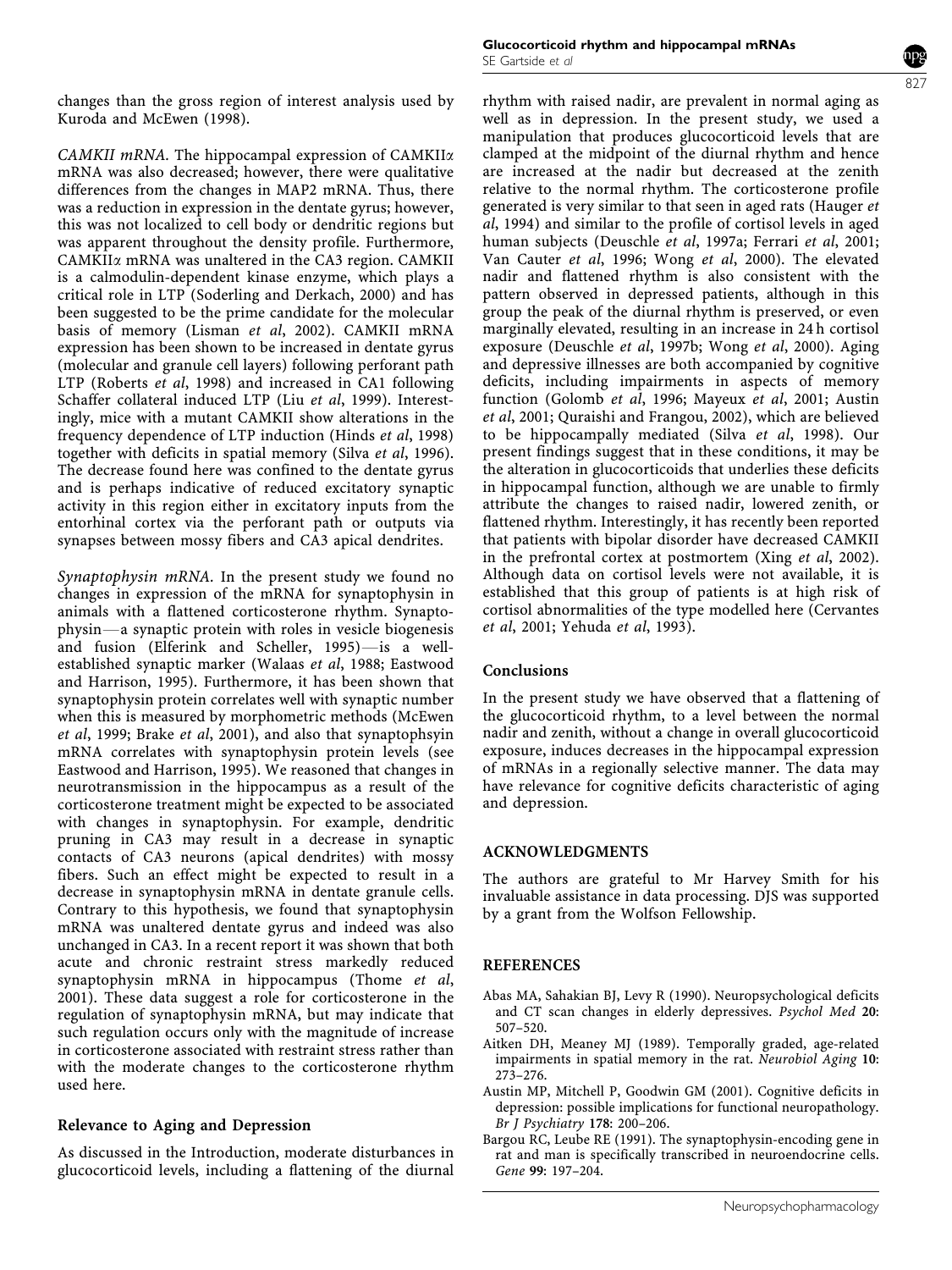- Bearden CE, Hoffman KM, Cannon TD (1998). The neuropsychology and neuroanatomy of bipolar affective disorder: a critical review. Bipolar Disord 3: 106–150.
- Brake WG, Alves SE, Dunlop JC, Lee SJ, Bulloch K, Allen PB et al (2001). Novel target sites for estrogen action in the dorsal hippocampus: an examination of synaptic proteins. Endocrinology 142: 1284–1289.
- Cervantes P, Gelber S, Kin FN, Nair VN, Schwartz G (2001). Circadian secretion of cortisol in bipolar disorder. J Psychiatry Neurosci 26: 411–416.
- Christensen H, Griffiths K, Mackinnon A, Jacomb P (1997). A quantitative review of cognitive deficits in depression and Alzheimer-type dementia. J Int Neuropsychol Soc 3: 631–651.
- Crispino M, Stone DJ, Wei M, Anderson CP, Tocco G, Finch CE et al (1999). Variations of synaptotagmin I, synaptotagmin IV, and synaptophysin mRNA levels in rat hippocampus during the estrous cycle. Exp Neurol 159: 574–583.
- Deuschle M, Gotthardt U, Schweiger U, Weber B, Korner A, Schmider J et al (1997a). With aging in humans the activity of the hypothalamus–pituitary–adrenal system increases and its diurnal amplitude flattens. Life Sci 61: 2239–2246.
- Deuschle M, Schweiger U, Weber B, Gotthardt U, Korner A, Schmider J et al (1997b). Diurnal activity and pulsatility of the hypothalamus–pituitary–adrenal system in male depressed patients and healthy controls. J Clin Endocrinol Metab 82: 234–238.
- Eastwood SL, Burnet PW, McDonald B, Clinton J, Harrison PJ (1994). Synaptophysin gene expression in human brain: a quantitative in situ hybridization and immunocytochemical study. Neuroscience 59: 881–92.
- Eastwood SL, Harrison PJ (1995). Decreased synaptophysin in the medial temporal lobe in schizophrenia demonstrated using immunoautoradiography. Neuroscience 69: 339–343.
- Elferink LA, Scheller RH (1995). Synaptic vesicle proteins and regulated exocytosis. Prog Brain Res 105: 79–85.
- Ferrari E, Cravello L, Muzzoni B, Casarotti D, Paltro M, Solerte SB et al (2001). Age-related changes of the hypothalamic–pituitary– adrenal axis: pathophysiological correlates. Eur J Endocrinol 144: 319–329.
- Frick KM, Baxter MG, Markowska AL, Olton DS, Price DL (1995). Age-related spatial reference and working memory deficits assessed in the water maze. Neurobiol Aging 16: 149–160.
- Goedert M, Crowther RA, Garner CC (1991). Molecular characterization of microtubule-associated proteins tau and MAP2. Trends Neurosci 14: 193–199.
- Golomb J, Kluger A, de Leon MJ, Ferris SH, Mittelman M, Cohen J et al (1996). Hippocampal formation size predicts declining memory performance in normal aging. Neurology 47: 810–813.
- Gould E, Tanapat P (1999). Stress and hippocampal neurogenesis. Biol Psychiatry 46: 1472–1479.
- Gould E, Woolley CS, McEwen BS (1990). Short-term glucocorticoid manipulations affect neuronal morphology and survival in the adult dentate gyrus. Neuroscience 37: 367–375.
- Hauger RL, Thrivikraman KV, Plotsky PM (1994). Age-related alterations of hypothalamic–pituitary–adrenal axis function in male Fischer 344 rats. Endocrinology 134: 1528–1536.
- Haynes LE, Griffiths MR, Hyde RE, Barber DJ, Mitchell IJ (2001). Dexamethasone induces limited apoptosis and extensive sublethal damage to specific subregions of the striatum and hippocampus: implications for mood disorders. Neuroscience 104: 57–69.
- Hinds HL, Tonegawa S, Malinow R (1998). CA1 long-term potentiation is diminished but present in hippocampal slices from alpha-CaMKII mutant mice. Learn Mem 5: 344–354.
- Kato K, Masa T, Tawara Y, Kobayashi K, Oka T, Okabe A et al (2001). Dendritic aberrations in the hippocampal granular layer and the amygdalohippocampal area following kindled-seizures. Brain Res 901: 281–295.
- Kindler S, Schwanke B, Schulz B, Garner CC (1990). Complete cDNA sequence encoding rat high and low molecular weight MAP2. Nucleic Acids Res 18: 2822.
- Kuroda Y, McEwen BS (1998). Effect of chronic restraint stress and tianeptine on growth factors, growth-associated protein-43 and microtubule-associated protein 2 mRNA expression in the rat hippocampus. Brain Res Mol Brain Res 59: 35–39.
- Leitch MM, Ingram CD, Young AH, McQuade R, Gartside SE (2003). Flattening the corticosterone rhythm attenuates 5- HT(1A) autoreceptor function in the rat: relevance for depression. Neuropsychopharmacology 28: 119–122.
- Lin CR, Kapiloff MS, Durgerian S, Tatemoto K, Russo AF, Hanson P et al (1987). Molecular cloning of a brain-specific calcium/ calmodulin-dependent protein kinase. Proc Natl Acad Sci USA 84: 5962–5966.
- Lisman J, Schulman H, Cline H (2002). The molecular basis of CaMKII function in synaptic and behavioural memory. Nat Rev Neurosci 3: 175–190.
- Liu J, Fukunaga K, Yamamoto H, Nishi K, Miyamoto E (1999). Differential roles of Ca(2+)/calmodulin-dependent protein kinase II and mitogen-activated protein kinase activation in hippocampal long-term potentiation. *J Neurosci* 19: 8292-8299.
- Magariños AM, McEwen BS (1995). Stress-induced atrophy of apical dendrites of hippocampal CA3c neurons: involvement of glucocorticoid secretion and excitatory amino acid receptors. Neuroscience 69: 89–98.
- Marechal D, Delapierre D, Dresse A (1988). Cloning and partial sequencing of a new rat brain specific cDNA. Arch Int Physiol Biochim 96: 231–236.
- Mayeux R, Small SA, Tang M, Tycko B, Stern Y (2001). Memory performance in healthy elderly without Alzheimer's disease: effects of time and apolipoprotein-E. Neurobiol Aging 22: 683– 689.
- McCormick CM, McNamara M, Mukhopadhyay S, Kelsey JE (1997). Acute corticosterone replacement reinstates performance on spatial and nonspatial memory tasks 3 months after adrenalectomy despite degeneration in the dentate gyrus. Behav Neurosci 111: 518–531.
- McEwen BS, Tanapat P, Weiland NG (1999). Inhibition of dendritic spine induction on hippocampal CA1 pyramidal neurons by a nonsteroidal estrogen antagonist in female rats. Endocrinology 140: 1044–1047.
- McKittrick CR, Magarinos AM, Blanchard DC, Blanchard RJ, McEwen BS, Sakai RR (2000). Chronic social stress reduces dendritic arbors in CA3 of hippocampus and decreases binding to serotonin transporter sites. Synapse 36: 85–94.
- Paradies MA, Steward O (1997). Multiple subcellular mRNA distribution patterns in neurons: a nonisotopic in situ hybridization analysis. J Neurobiol 33: 473–493.
- Pavlides C, Watanabe Y, McEwen BS (1993). Effects of glucocorticoids on hippocampal long-term potentiation. Hippocampus 3: 183–192.
- Pei Q, Burnet PJW, Zetterstrom TSC (1998). Changes in mRNA abundance of microtubule-associated proteins in the rat brain following electroconvulsive shock. Neuroreport 9: 391–394.
- Pollard H, Khrestchatisky M, Moreau J, Ben-Ari Y, Represa A (1994). Correlation between reactive sprouting and microtubule protein expression in epileptic hippocampus. Neuroscience 61: 773–787.
- Quraishi S, Frangou S (2002). Neuropsychology of bipolar disorder: a review. J Affect Disord 72: 209-226.
- Represa A, Pollard H, Moreau J, Ghilini G, Khrestchatisky M, Ben-Ari Y (1993). Mossy fiber sprouting in epileptic rats is associated with a transient increased expression of alpha-tubulin. Neurosci Lett 156: 149–152.
- Roberts LA, Large CH, Higgins MJ, Stone TW, O'Shaughnessy CT, Morris BJ (1998). Increased expression of dendritic mRNA